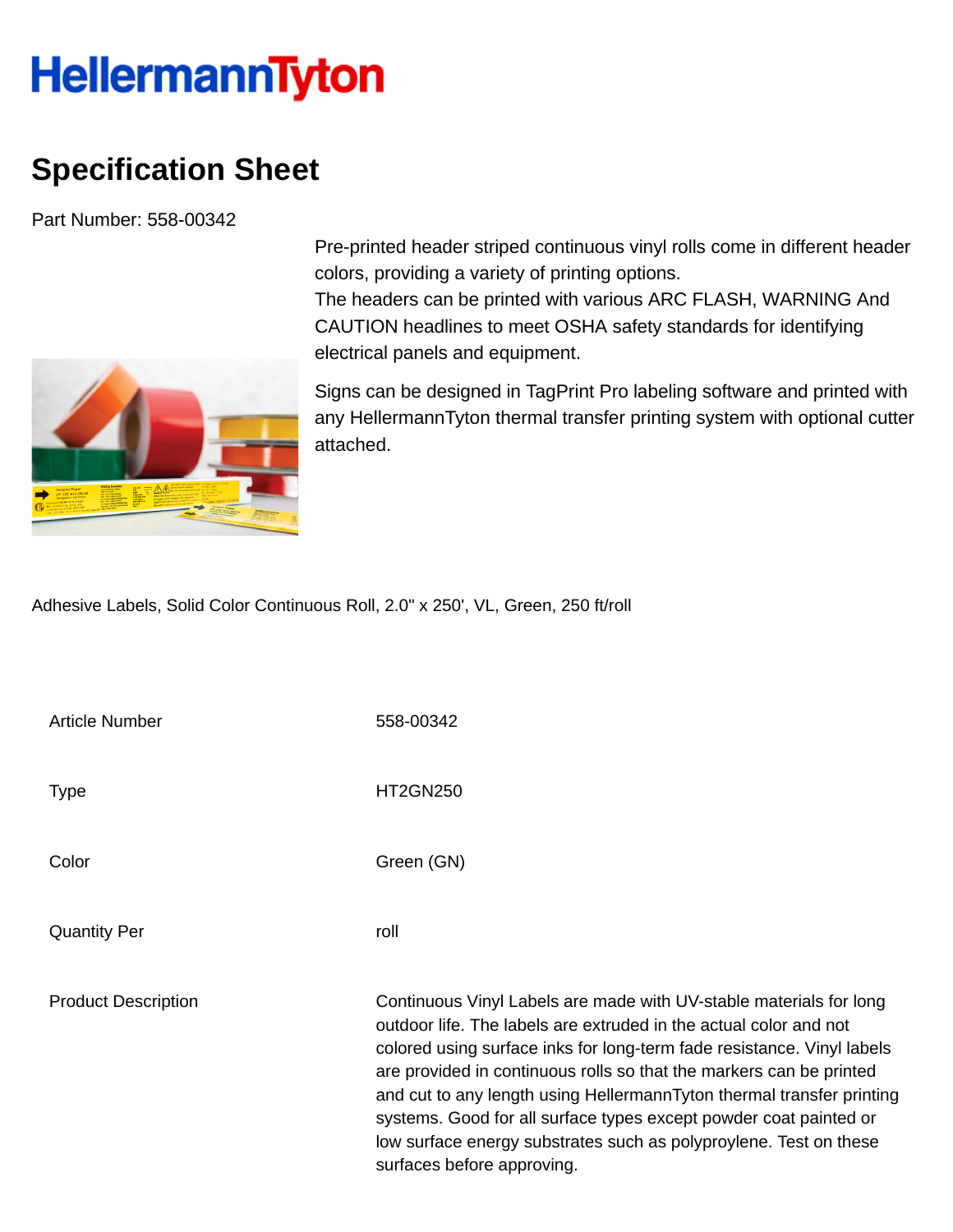| <b>Short Description</b>     | Adhesive Labels, Solid Color Continuous Roll, 2.0" x 250', VL, Green,<br>250 ft/roll |
|------------------------------|--------------------------------------------------------------------------------------|
| <b>Global Part Name</b>      | HT2GN250-V-GN                                                                        |
| <b>Technical Description</b> | Solid Colored Continuous Roll, 2.0" X 250', Vinyl, Green                             |
|                              |                                                                                      |
| Length L (Imperial)          | 250.0                                                                                |
| Length L (Metric)            | 76.20                                                                                |
| Variant                      | 3.2mil, 50lb bleached kraft paper                                                    |
| Width W (Imperial)           | 2.0                                                                                  |
| Width W (Metric)             | 50.8                                                                                 |
| Thickness T (Metric)         | 64.0                                                                                 |
| Width of Liner (Metric)      | 50.8                                                                                 |
| Width of Liner (Imperial)    | $2.0\,$                                                                              |
|                              |                                                                                      |
|                              |                                                                                      |
| Material                     | Vinyl (V)                                                                            |
| <b>Material Shortcut</b>     | $\vee$                                                                               |
| Adhesive                     | Acrylic                                                                              |